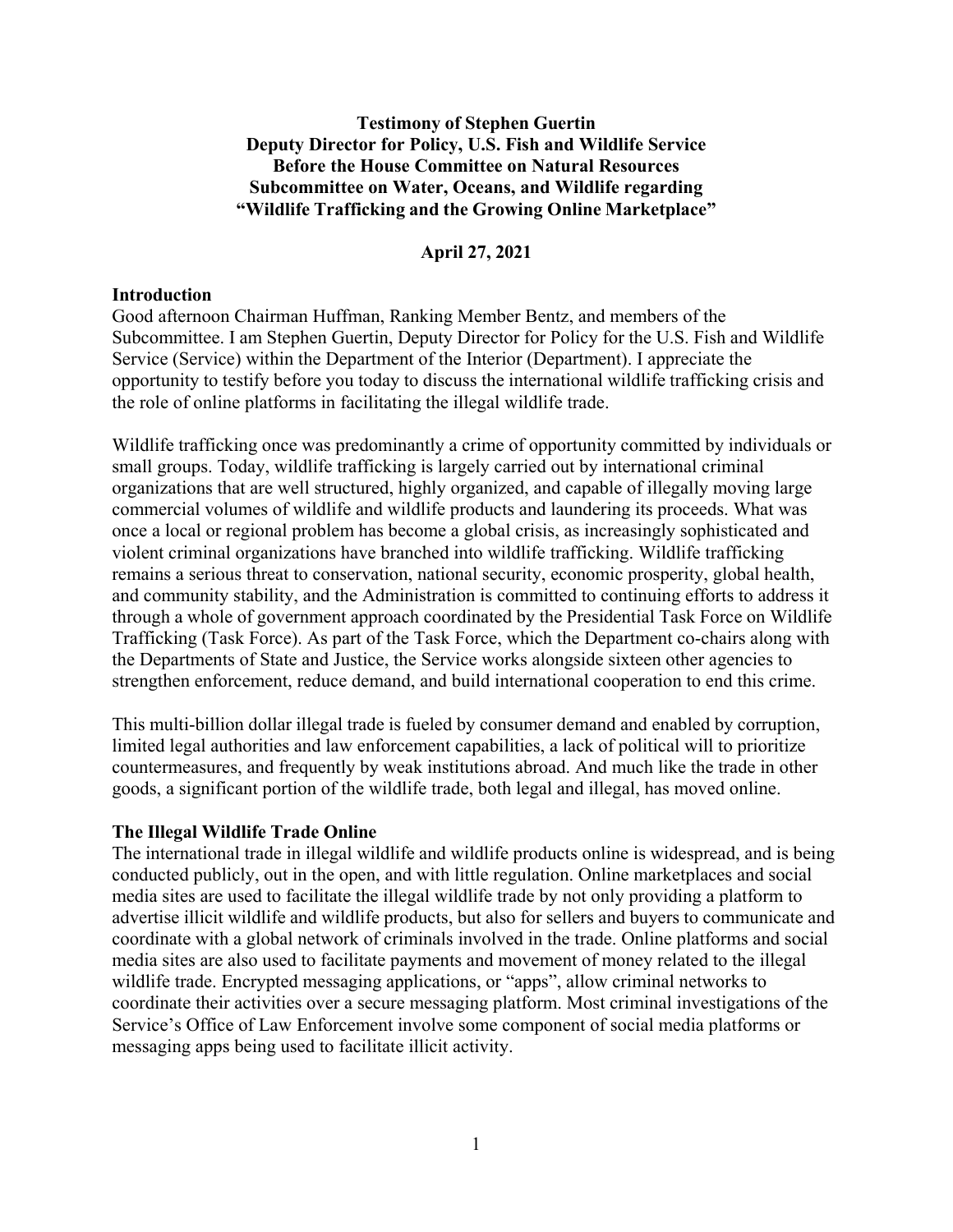A simple search of social media sites illustrates the significant volume of wildlife being openly offered for sale. Anyone can use online sales platforms, input key words, and find available sellers for most species and wildlife products that are traded both legally and illegally. Wildlife and products including live songbirds, tiger skins and bones, lion bones and parts, live cheetahs, bear gall bladders, elephant ivory, rhino horns, pangolin scales, shark fins, glassine (juvenile) eels, totoaba swim bladders, sea cucumbers, sea turtles, invasive fish, domestic turtles, and American ginseng can be found for sale online with a simple search. The total volume of the illegal trade of wildlife and wildlife products via online platforms is difficult to quantify because law enforcement does not have visibility on encrypted apps and closed groups on social media sites.

The prevalence of the illegal wildlife trade online has also been recognized by other nations as well as the Parties to the Convention on International Trade in Endangered Species of Wild Fauna and Flora (CITES). During the 17<sup>th</sup> meeting of the Conference of the Parties in 2016, the CITES Parties passed a resolution recognizing the rapid growth in e-commerce of CITES-listed species and making recommendations for how to address the illegal trade in wildlife online. The CITES Secretariat also worked with the International Criminal Police Organization, INTERPOL, to establish a program to provide support for CITES Parties interested in investigating online wildlife crimes.

Through investigations of violations of the Indian Arts and Crafts Act of 1990, the Service is also seeing a significant increase in the use of online platforms to market fraudulent Native American art and handicrafts, which in many cases are made in part from wildlife. Our investigations have shown domestic and international schemes to illegally sell non-Native and foreign-made jewelry as authentic Native American-made. Online platforms are being used to market these illegal, fraudulent products in the U.S. and across the globe, threatening species conservation as well as the livelihoods and culture of Native American artists.

The devastating impacts of the COVID-19 pandemic have also made it clear that more needs to be done to combat the illegal trade in wildlife and wildlife products as it can provide a vector for the spillover of zoonotic diseases to humans. Online platforms can facilitate global connections and enable wildlife traffickers and criminal organizations to market products that risk the spread of zoonotic diseases to the entire world. The illegal trade in species and products that risk the spread of zoonotic disease includes live animals, particularly primates; wild-sourced meat, including from primates and pangolins; and certain medicinal products. The global illegal trade, including the movement of certain species and products, co-mingling of species, and close contact between people and wildlife along the entire supply chain, creates significant risk of the transnational spread of zoonotic disease, and puts us all at risk of future pandemics.

Based on the Office of Law Enforcement's investigations over the past decade, we know that the illegal wildlife trade spans the globe from the demand for turtles from the United States; elephant ivory, rhino horn, and pangolin scales and meat from Africa; tiger parts and live primates from Asia; songbirds from Latin America; and eels from Europe, just to name a few. Many countries, including the United States and Europe, have high demand for illegal wildlife and products. And there are some specific destinations for certain components of the illegal wildlife trade. For example, the demand for live cheetahs for the pet trade is being largely driven by the Middle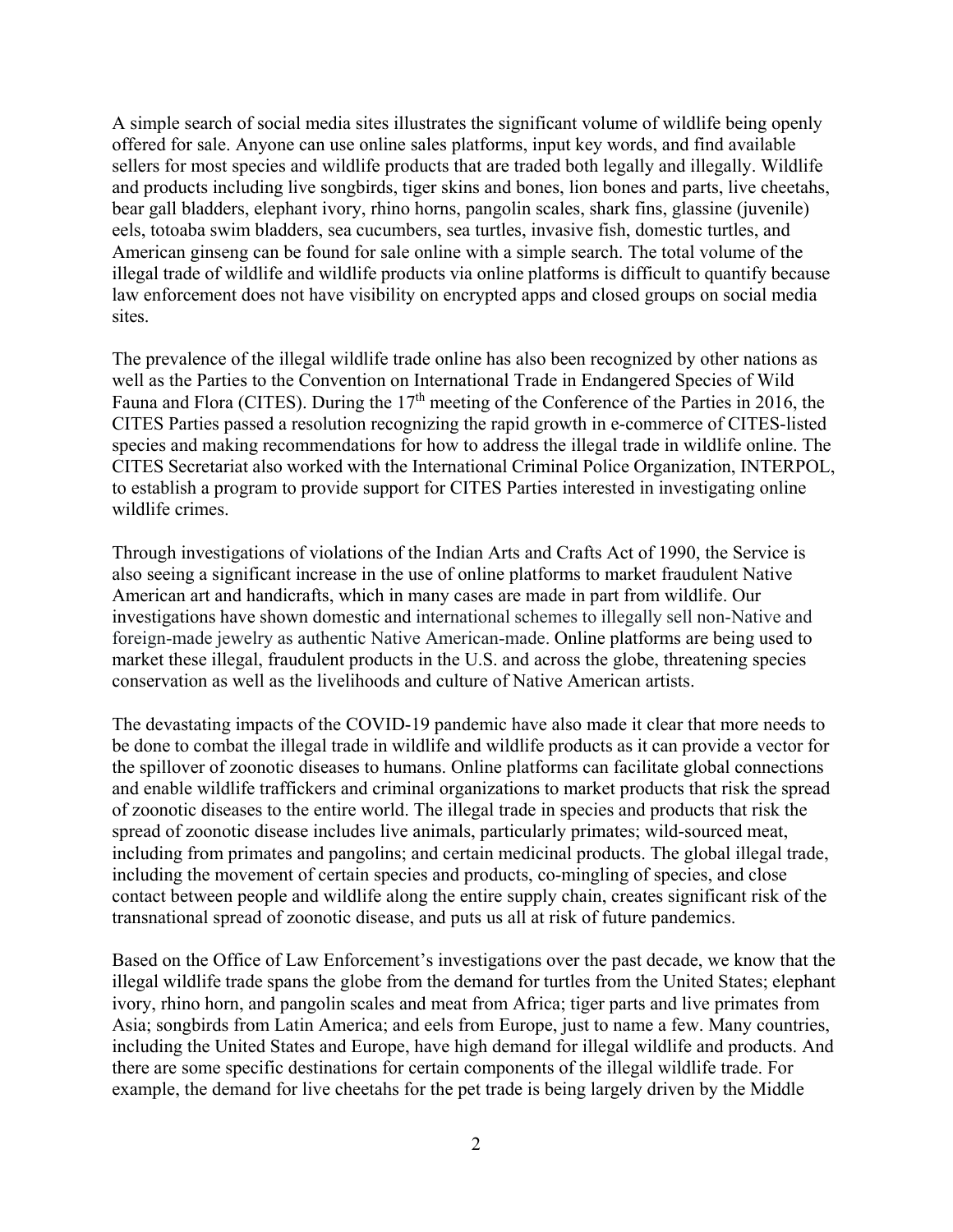East, primarily buyers in Saudi Arabia. However, the majority of the illicit wildlife being trafficked is bound for Asia, and in many cases, China. The same trade routes can be found in the illegal wildlife trade online. Online platforms have made it much easier and faster for sellers and buyers of illegal wildlife products to connect across the globe. Criminals ranging from low-level individuals and organizations with small quantities to large-scale, very sophisticated criminal enterprises dealing in large quantities traded transnationally, all can be found buying and selling, and connecting with each other using online platforms.

## **Efforts to Stop the Online Illegal Trade**

The Service is well positioned to combat the illegal wildlife trade, with law enforcement efforts to break up transnational criminal organizations and bring criminals to justice, the interdiction and inspection of wildlife shipments at U.S. ports of entry, implementation and capacity building for CITES, and programs aimed at reducing demand for wildlife products. The Service works collaboratively with our federal partners on the Task Force to tackle this global problem.

The Service's International Affairs Program is working to understand the demand for illegal wildlife and implementing evidence-based solutions to reduce demand. For example, the Service is working to assess the online trade in wildlife and wildlife products that pose a high -risk for zoonotic disease transmission, focusing on demand for those products in the U.S., with the goal of identifying risks for the spread of zoonotic disease through the wildlife trade. The Service's International Affairs Program also supports capacity building for countries that are a party to CITES to ensure successful implementation of the Convention across the globe and support international efforts to combat the illegal wildlife trade.

The Service's Office of Law Enforcement is leveraging their skill and technical expertise and working collaboratively with key partners including other federal agencies, state governments, Tribes, local communities, non-governmental organizations, foreign governments, and the private sector to combat this global crisis. Combating wildlife trafficking requires strong and effective law enforcement, both in the United States and abroad. This depends on a robust legal framework, as well as the investigative, prosecutorial, and judicial capacity to respond to poaching and wildlife trafficking. Enforcement involves disrupting wildlife trafficking networks, apprehending and prosecuting traffickers, seizing and forfeiting the proceeds of the crimes, and applying penalties that deter and prevent others from committing such crimes. The extensive use of online platforms for the illegal wildlife trade presents both challenges and opportunities for the Office of Law Enforcement's efforts to combat wildlife trafficking.

One of the challenges with addressing the illegal trade online is that not all wildlife is illegal to sell or own, and it is difficult for law enforcement to determine the legality of a wildlife item by looking at a picture online. This has long been a challenge for law enforcement when a legal market exists. However, many of the most trafficked species are protected by CITES and therefore have little to no legal market for the international sale of those species or related products. Additionally, there are often local laws prohibiting the sale or possession of those species, making the sale of those items in interstate or foreign commerce a violation of the Lacey Act. For example, elephant ivory, rhino horn, pangolin, and tiger parts have few or no legal markets. And live cheetahs being offered for sale online in the Middle East are largely being poached from the horn of Africa. The sale of these species and products online is easier to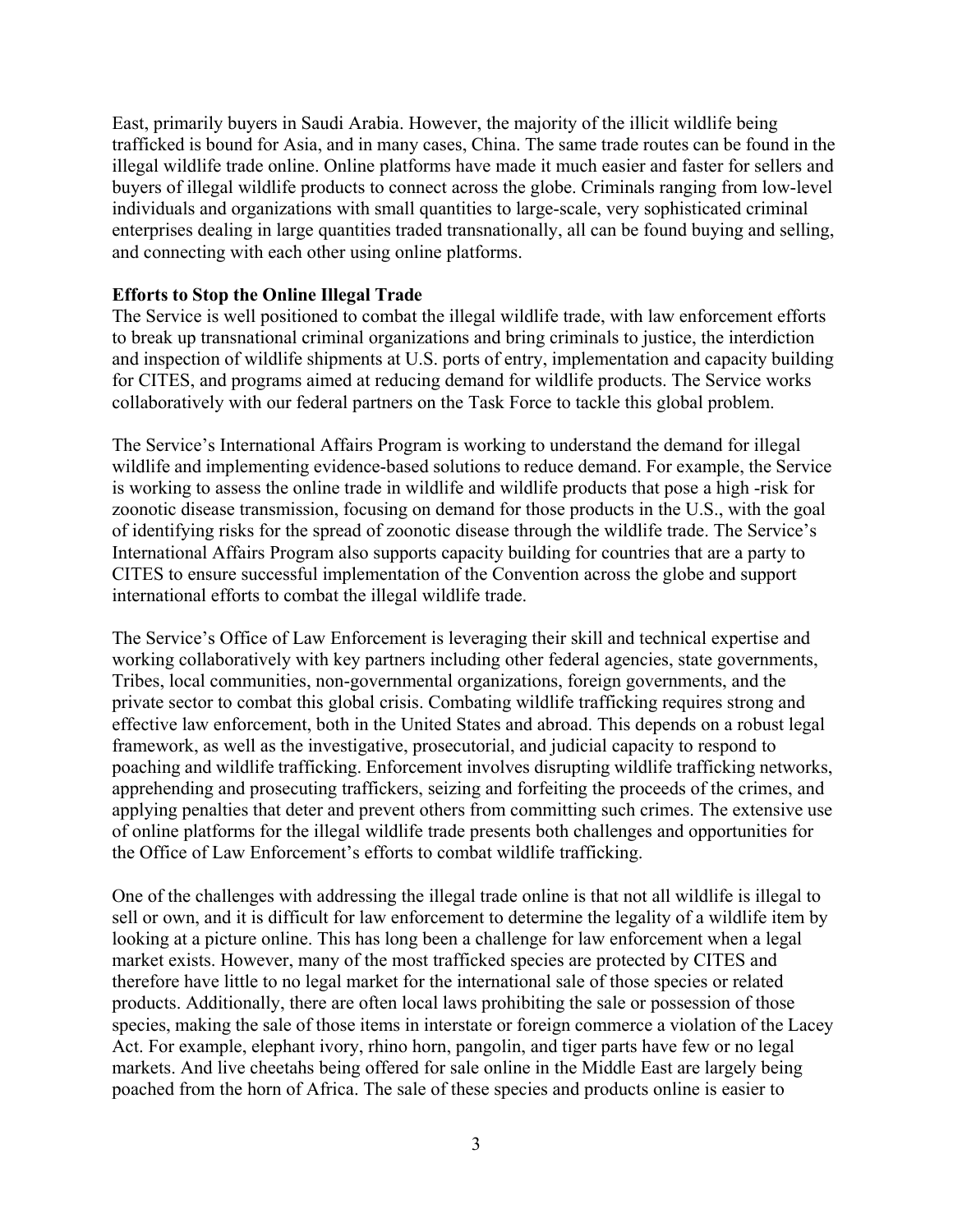identify as illegal. Another challenge is that simply shutting down an online marketplace or post or removing an account will not stop the problem. Many criminals will simply create a new post or a new profile, creating a never-ending cycle for law enforcement to catch these criminals. Finally, the United States cannot solve this problem alone, and many other countries do not have the legal infrastructure, law enforcement capacity, or sufficient resources to address wildlife trafficking, let alone address the illegal trade online.

Recent investigations led by the Office of Law Enforcement have shown extensive and ongoing use of social media, online marketplaces, and online payment platforms to facilitate and promote the illegal wildlife trade. For example, in December of 2020, the Department of Justice announced the extradition of a Chinese national, Kang Juntao, from Malaysia to the United States. Kang was indicted in 2019 for financing a nationwide ring of individuals that smuggled at least 1,500 protected turtles out of the United States, valued at \$2.25 million. Kang utilized social media, online payment sites, including PayPal, and marketplaces to coordinate and facilitate the illicit activity.

In March of this year, a Texas man was sentenced to twenty months in prison for his role in an international smuggling scheme involving more than \$8.4 million dollars of protected wildlife. Facebook was the social media platform that connected suppliers of rare and protected wildlife in Mexico to U.S.-based customers, and customers worldwide. Specifically, the platform was used to establish groups for the illegal trade of specific endangered species that were sought after by collectors. Animals were advertised illegally for sale on Facebook, customers used Facebook Messenger to negotiate the purchase of the animals, suppliers used Facebook to organize the smuggling of the animals across the U.S.-Mexico border, and finally Facebook was used to coordinate the delivery of the animals to the customers. The majority of the evidence that led to this and other convictions was from social media platforms.

In Alaska, the Service investigates the unlawful sale of marine mammal products, including walrus ivory, sea otter, polar bear, seal, and whale, which are increasingly advertised for sale on the internet, through platforms that range from local and state-wide classified websites to larger global platforms, such as Facebook, eBay, and Craigslist. These investigations often include the sale of handicrafts being misrepresented as Alaska Native-made, which is a violation of both the Marine Mammal Protection Act and the Indian Arts and Crafts Act. For example, an individual posing as an Alaska Native advertised a large unaltered walrus head mount on Craigslist. Undercover Service agents were able to interact with the individual over Craigslist and build evidence to prove that the sale was illegal.

Effective law enforcement in this arena will require not only collaborative interagency and international efforts, but also strong partnerships with entities in the private sector that are uniquely positioned to institute policies to address the illegal wildlife trade and educate their users. One successful example is our partnership with eBay to identify suspected illicit wildlife products for sale. Through this partnership, eBay acknowledged the challenges with the identification of suspected illegal wildlife products and has supported the Service's investigative efforts. By working together, eBay has significantly reduced the volume of suspected illegal wildlife products on their platform. The Service looks forward to building on this success and partnering with other companies to reduce the illegal wildlife trade online.